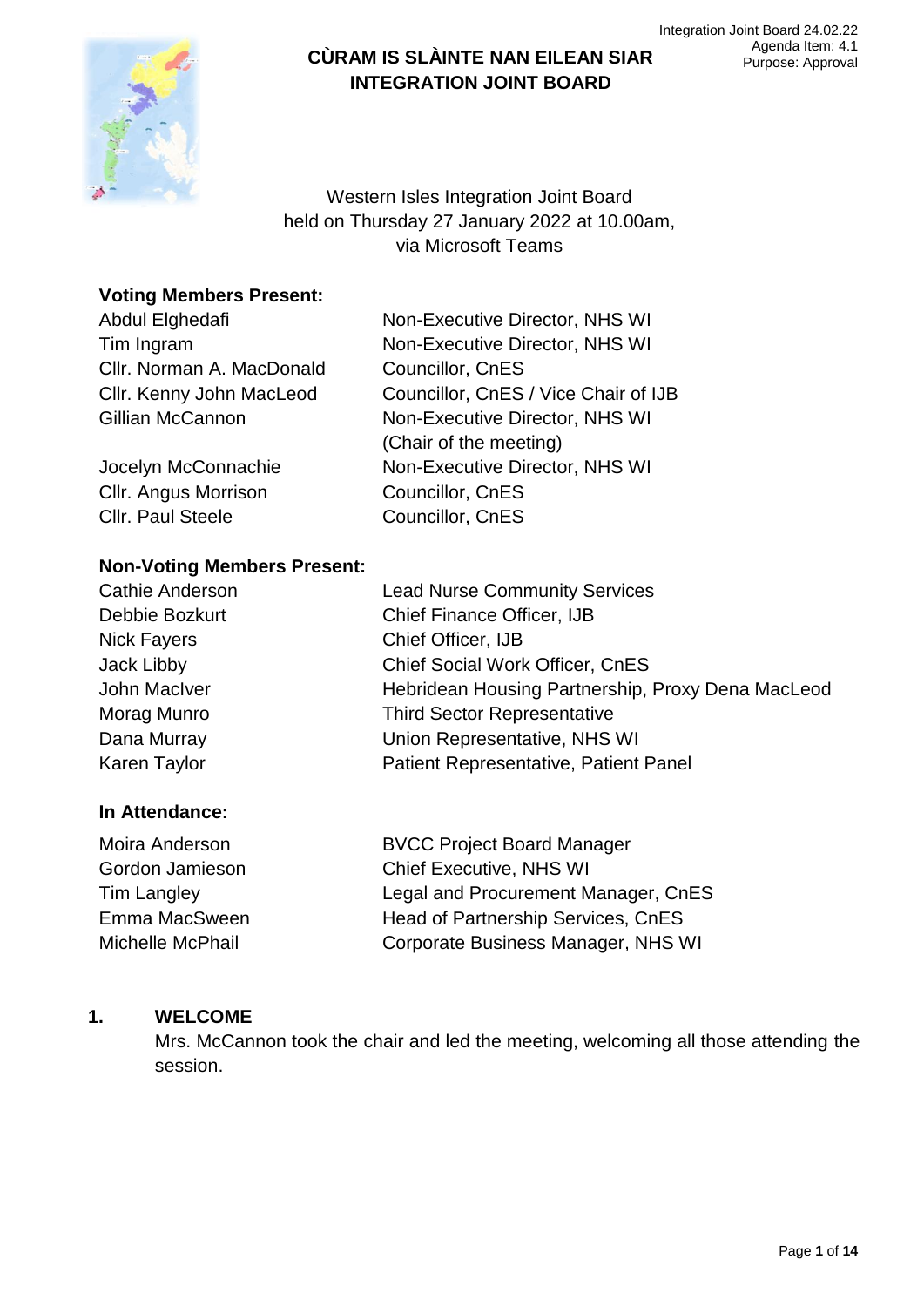

| 2. | <b>APOLOGIES</b>    |                                               |  |
|----|---------------------|-----------------------------------------------|--|
|    | <b>Fiona Black</b>  | Union Representative, CnES, proxy             |  |
|    | Malcolm Burr        | <b>Chief Executive, CnES</b>                  |  |
|    | Donald MacAulay     | <b>Scottish Ambulance Service</b>             |  |
|    | Carolyn MacPhee     | <b>Third Sector Representative</b>            |  |
|    | Dr. Brian Michie    | <b>GP Representative</b>                      |  |
|    | Dr. Francis Tierney | <b>Scottish Ambulance Service</b>             |  |
|    | Ann Mogbel          | Service User Representative                   |  |
|    | Angus Murray        | Union Representative, CnES                    |  |
|    | Dr. David Rigby     | Non-Executive Director, NHS WI - Proxy        |  |
|    | Dr. Maggie Watts    | Director of Public Health, NHS WI - Proxy     |  |
|    | Dene MacLeod        | Chief Executive Hebridean Housing Partnership |  |
|    | <b>Ray Buist</b>    | <b>External Auditor, Audit Scotland</b>       |  |
|    |                     |                                               |  |

#### **3. DECLARATIONS OF INTEREST**

No declaration(s) of interest(s) were raised in relation to any of the agenda items to be discussed.

#### **4. MINUTES**

### **4.1 IJB Board Minute of 16 December 2021**

The Minutes of the Integration Joint Board held on 16 December 2021 was approved as an accurate record of the discussion.

#### **Decision: The Board formally approved all the Minutes presented. Action: No action.**

# **4.2 Matters Arising**

No issues were raised.

#### **Decision: -**

**Action: No action required.**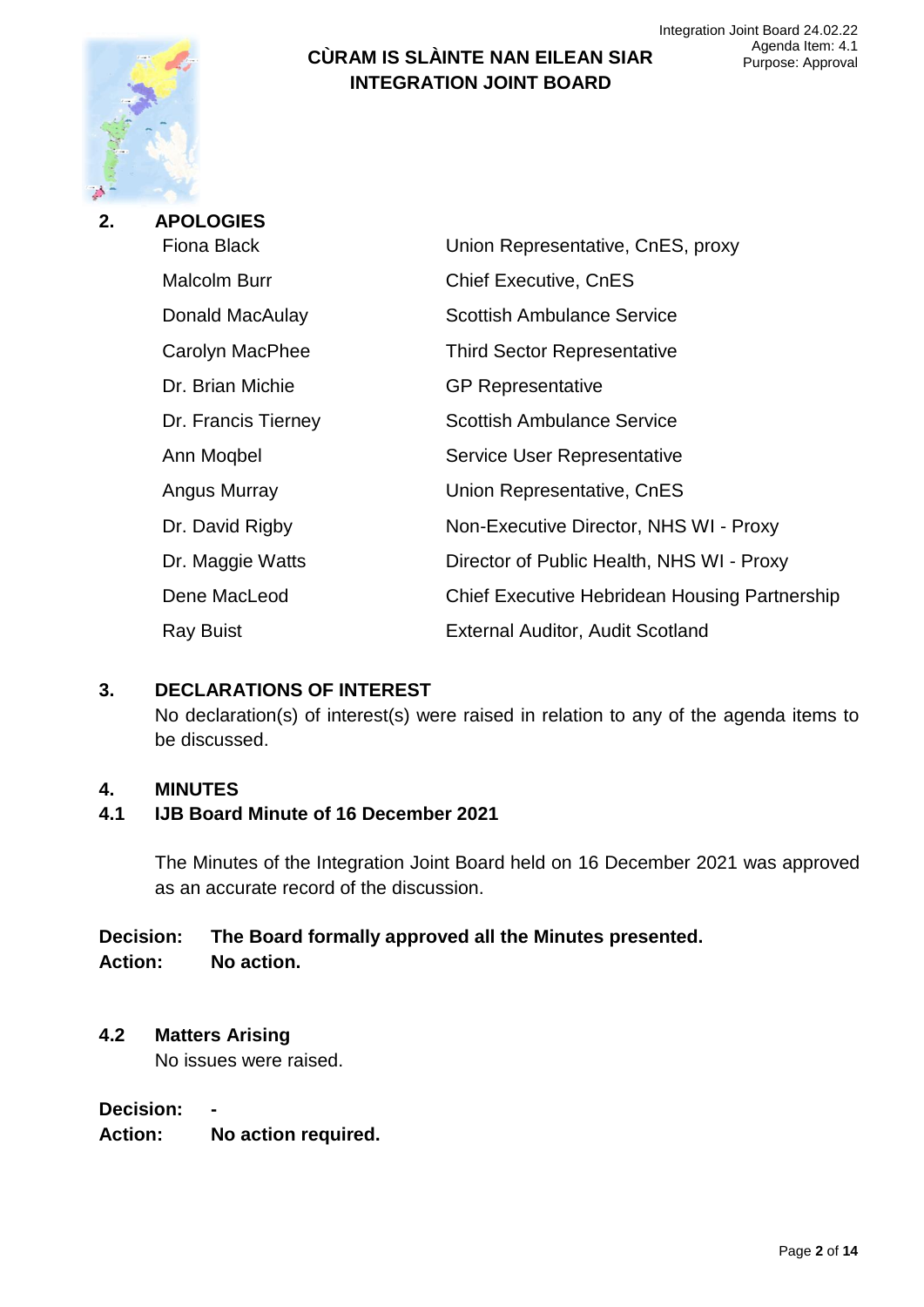

## **4.3 Action Points**

The following points were raised:

**26.09.19 – 8.2 – Uist Dental ~** Mr. Fayers advised that a report would be provided in February. **UPDATE**

**24.06.21 – Strategic Plan - Directions ~** Mr. Fayers advised that work is underway with members of his senior team.

It was noted that Mr. Libby would be leaving the position of Chief Social Work Officer and working as Head of Children's Services within CnES. **UPDATE**

**Decision: The above remarks and updates were noted and will be reflected in the updated Action Points.**

**Action: No action required.**

### **4.4 IJB Audit Committee update**

Cllr. Angus Morrison provided an update to colleagues on the previous two very robust IJB Audit Committee meetings in December and January.

It was noted that significant scrutiny has been placed on the project reports, discussing the revenue concerns arising within the Goathill project. He noted the Committees concerns over the revenue shortfall in light of having a state of the art facility and the parent body's inability to staff the facility, enabling the safe transition of clients from Dun Eisdean and Dun Berisay.

Cllr. Morrison advised that the Committee will be making a site visit to Goathill, to enable greater understanding of the new complex layout and the associated challenges in recruiting to the required level of staffing. Members are being provided today with detailed layout information of Goathill, agenda item 6.1, along with the level of staffing in each area and the number of clients proposed for transfer.

It was noted that Mr. Paul MacAskill, IJB Chief Internal Auditor, has scrutinised the report and is working with colleagues to ensure that risks are mitigated as much as possible.

Cllr. Morrison reflected on the issues that have arisen with the Goathill project and noted that the learning from this will be transferred to the scrutiny of the Barra and Vatersay Community Campus, in relation to revenue and strategic direction.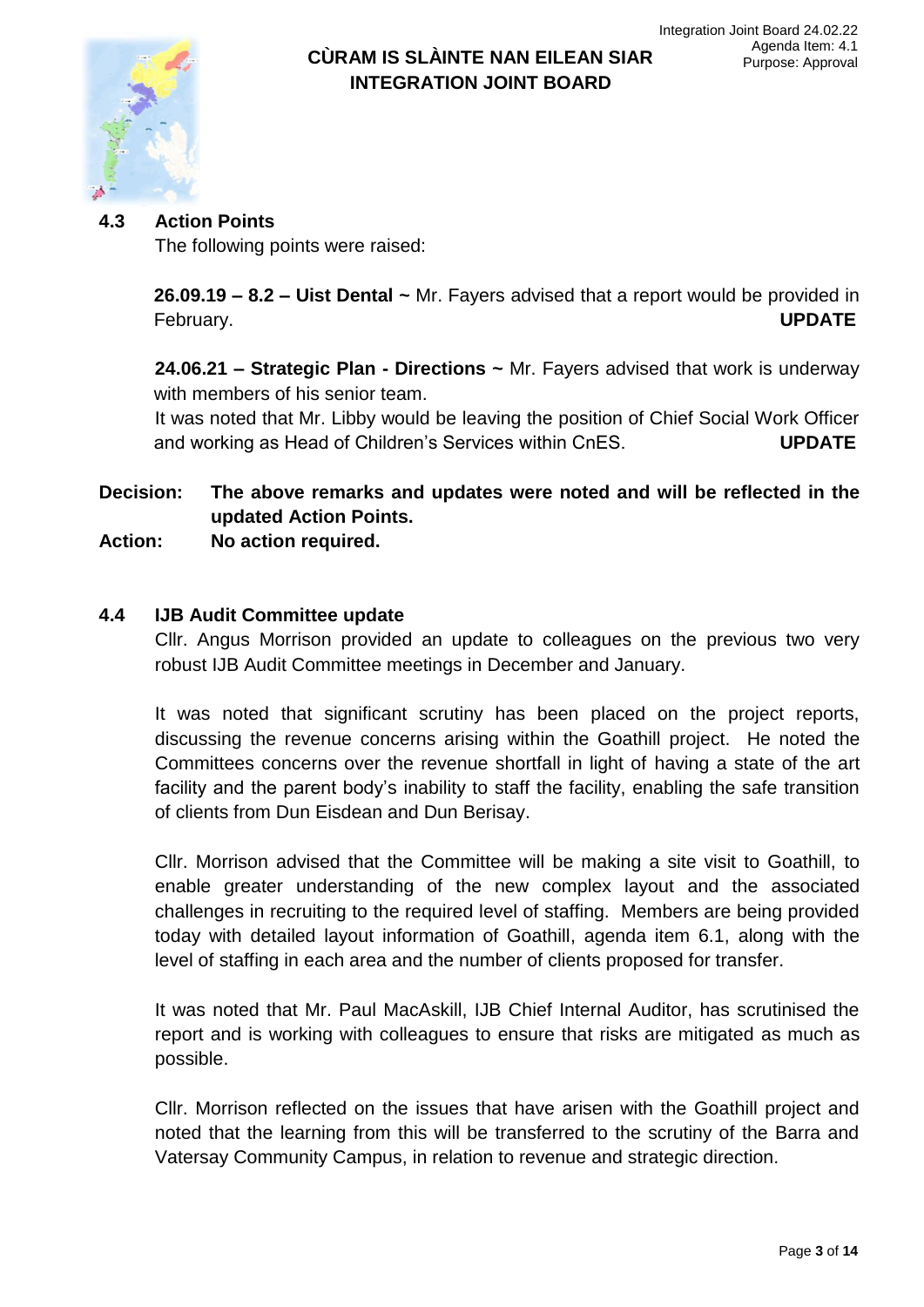

The Chair thanked Cllr. Morrison and the Committee members for their review of the issues presented, welcoming the in-depth deliberation.

## **Decision: The Board formally noted the verbal update. Action: No actions required.**

## **5. FINANCIAL GOVERNANCE**

## **5.1 Financial Report update**

The Chief Finance Officer, Debbie Bozkurt, presented the update report noting the position. A detailed Month 9 report, December 2021, will be presented in February, taking cognisance of the full covid impact on organisations.

2022/23 notes a gap of £5.570m. NHS draft budget has been prepared and includes the payment for the change in OOH service. Draft figures show a £985k gap with £557k of efficiency savings as of 05/01/2022, leaving a present budget gap of £485k to be found by 31 March 2022. There may be further amendments to the budget as the pay awards are settled for 22/23.

Performance monitoring at Month 8, November 2021, for NHS and Quarter 2 of CnES anticipates an in-year break-even position if the Board received covid prescribing funds and anticipated winter pressure monies, however the Board still requires over £1.1m of reserves to break-even plus the inability to recruit into Health and Social Care posts unfortunately support the bottom line.

Ms. Bozkurt expanded on the impact vacancies have, for example in Home Care currently 680hrs a week of unmet need equates to 77 people in the community not receiving the support they require.

She drew colleagues' attention to the Barra Workforce section of the report denoting the current and potential level of vacancies directly due to the aging workforce population.

Members deliberated the report noting that the private wage increase would also include Third Sector and Care Homes, increasing from April onwards to £10.50. Colleagues within the Comhairle are taking this forward. Morag Munro advised of the challenges the Third Sector face in not being able to compete with other employers on pay, such as the Comhairle and NHS.

Members discussed the workforce issues, deliberating the information in the report and acknowledging the continuation of the challenges to recruit from a relatively small workforce pool throughout the islands.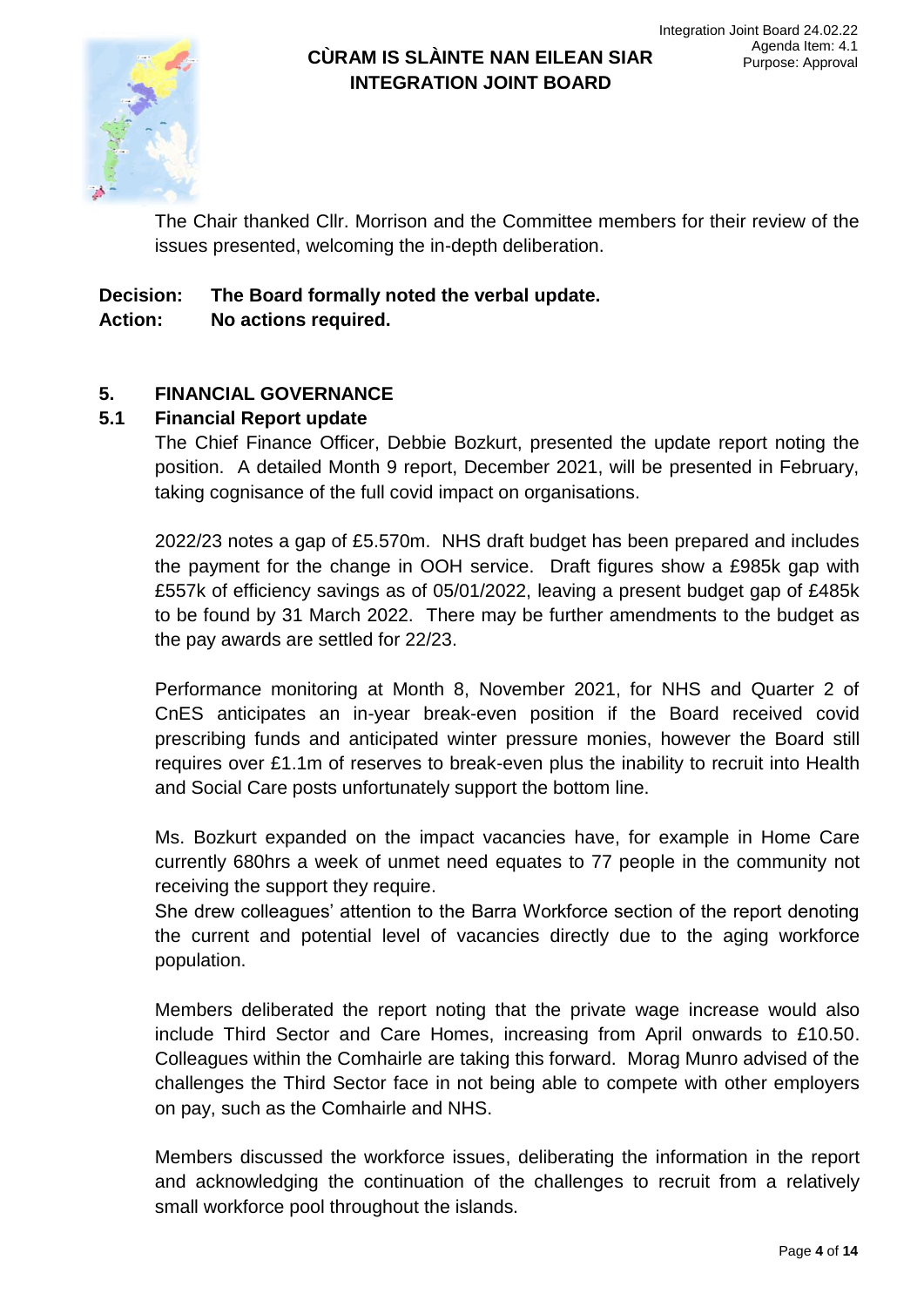

Cllr. Kenny John MacLeod commented on the challenges the IJB have been facing for the previous 2 years which are the same today, but the IJB has not addressed these financial issues.

The Chief Finance Officer advised that the financial position has been noted in previous reports advising that the flat cash funding allocation from the Council has impacted directly on the IJBs financial position as the flat cash does not cover the inflationary costs for staff and services within social care – care at home and residential care.

Cllr. Steele reflected on the discussion and the issues of not being able to support people in their own home with the right safe level of care. He indicated that there is an urgent need to review this independently to obtain a fresh look, which should be completed in conjunction with the support of the Scottish Government. He commented that this is not an issue that the islands can address as it's being seen and replicated throughout Scotland as well as the UK.

The Chair thanked colleagues for their input into the discussion. Members fully supported the need for the Scottish Government to assess and support the way forward, asking Mr. Fayers to have the discussion with the colleagues in Scottish Government.

The Chair advised that she and the Chief Finance Officer will be presenting a report to the Outer Hebrides Community Planning Partnership on the workforce challenges to engage with all agencies throughout the island to help support and identify a way forward. The solution on the inability to recruit is not something that one agency will resolve and it requires the all agencies to work together to find the solution, in conjunction with the Scottish Government.

## **Decision: The IJB formally noted the report Action: No action required.**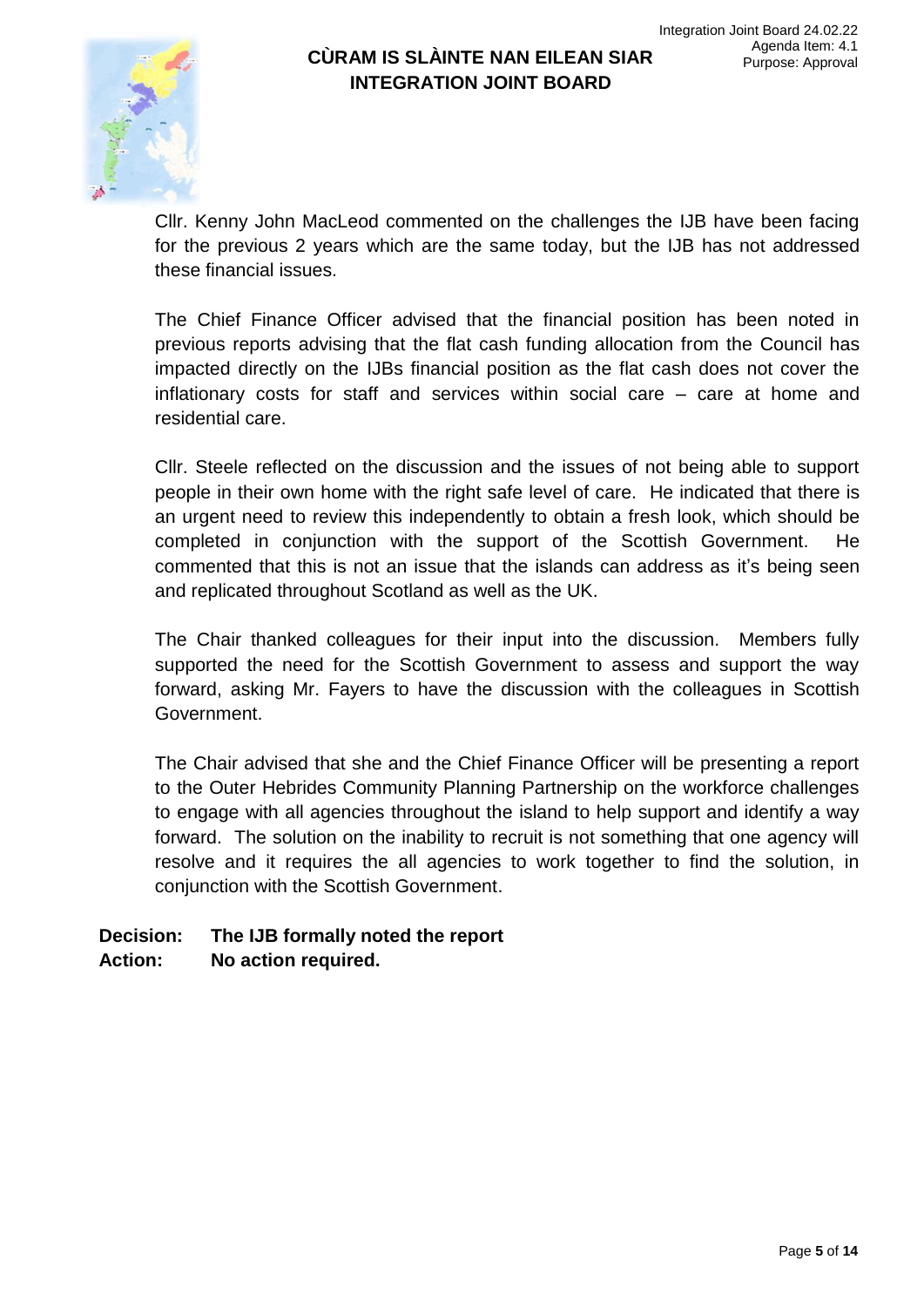

- **6. CORPORATE GOVERNANCE**
- **6.1 Goathill Project update**
- **6.1.1 Appendix 1 – Goathill Backshift Final Revision**
- **6.1.2 Appendix 2 – Goathill Care Night Final Revision**
- **6.1.3 Appendix 3 – Goathill Daytime Final Revision**
- **6.1.4 Appendix 4 – HWEC 1st & 2nd Flr Plan Back Shift**
- **6.1.5 Appendix 5 – HWEC 1st & 2nd Flr Plan Early Shift**
- **6.1.6 Appendix 6 – HWEC 1st & 2nd Flr Plan Night Shift**
- **6.1.7 Appendix 7 – HWEC 1st Flr Anticipated Occupancy**
- **6.1.8 Appendix 8 – Respite Staffing Back Shift**
- **6.1.9 Appendix 9 – Respire Staffing Early Shift**
- **6.1.10 Appendix 10 – Respite Staffing Night Shift**

Mr. Fayers, the Chief Officer, presented Members with a structural deficit report. He advised that he would take members through each section of the report.

The following points from the report were raised:

- The Goathill Campus was agreed as part of the Comhairle Strategic Housing Investment Plan 2017/22 in partnership with Hebridean Housing Partnership.
- The Plan was to deliver a care home, housing with extra care and an extended housing site all on the one location.
- The model agreed, provides 52 bed care home  $-4$  wings of 13 beds, 50 Housing with Extra Care flats. Of 25 of the 50 flats, 11 would be used for respite care, 10 for care home and 4 for intermediate care.
- The number of beds/clients moving from Dun Eisdean and Dun Berisay is 71 and would be assessed as requiring to use either Care Home, Housing with Extra Care or Bethesda care home beds.
- The number of beds pre Goathill is 82 and with the use of the new facility would provide 86 beds.
- On the 21.09.17, the IJB was presented then with a report indicating a structural deficit of £486k.
- In December 2021 the Chief Finance Officer alongside Adult Social Care colleagues determined the financial shortfall for the development as £1,179k.
- Given the significant scale of the risk further analysis was undertaken to quantify the structural deficit. The due diligence focused on the financial and workforce required to safely transition the current 71 care home residents and wider system capacity to the Goathill complex.
- An additional 31 staff would be required to enable the safe transition of the clients from the existing care homes which needs around £526k additional resource from the Council to enable the Health and Social Care partnership to move forward and place the advertisement to attract the 31 people required to open the facility.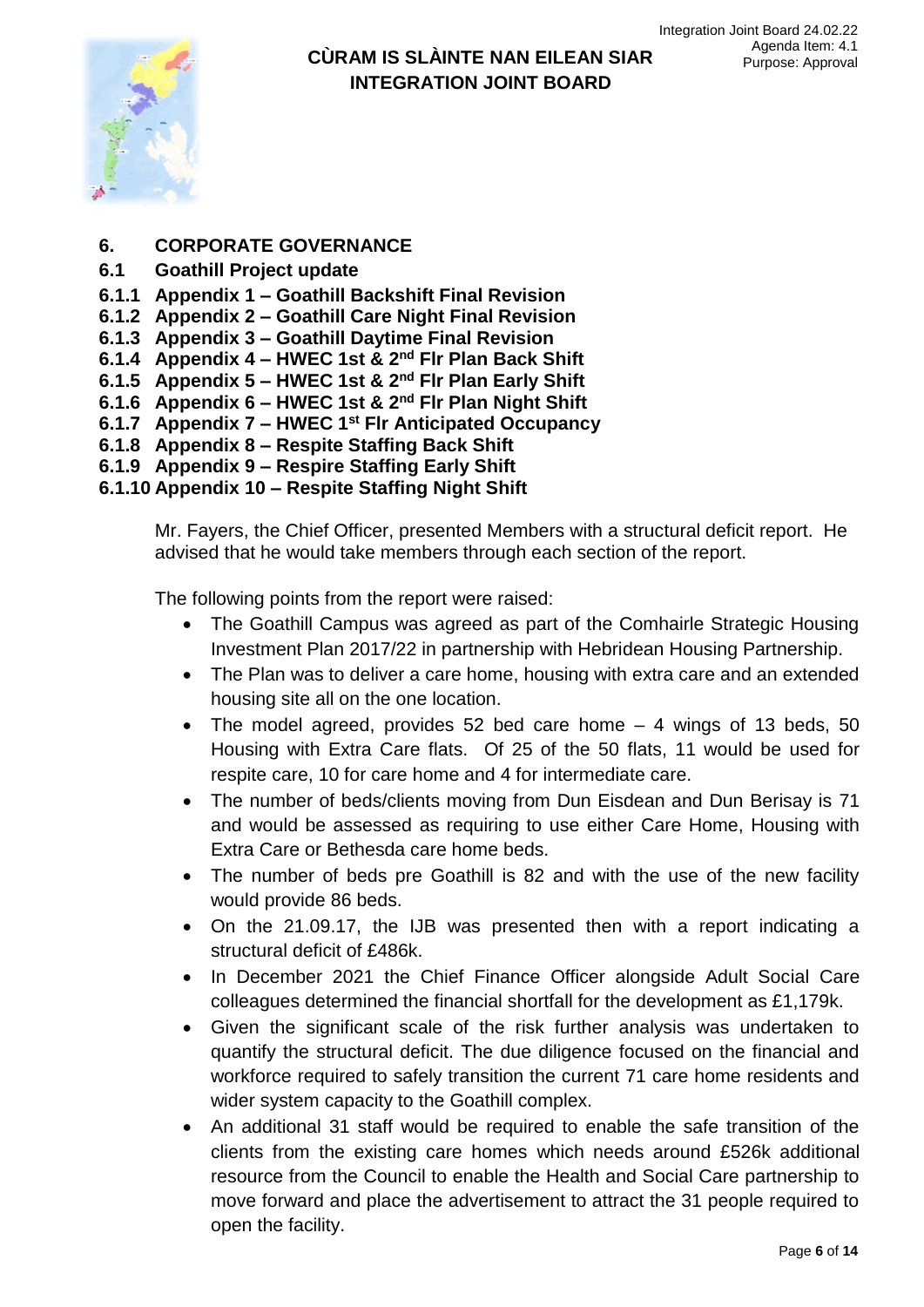

 In addition to the shortfall of £526k, this sum sits in additional to the underfunded position from CnES over the previous 4 years which is a £2m recurring deficit in the Social Care element of the overall IJB budget. This deficit does not include the NHS element of budget transfers.

The Chief Officer iterated the clear position for the IJB, that the Council is required to find the £526k to enable 31 staff to be recruited to the new development of Goathill and enable safe and efficient transfer of clients from Dun Eisdean and Dun Berisay.

The Chair thanked Mr. Fayers for his report and asked members to identify a positive way forward to enable the IJB to support the move to the new facility at Goathill.

Cllr. Kenny John MacLeod indicated that the money made available to the IJB needs to deliver the collective service delivery and the IJB should not be going back to the Council seeking additional resources if it is unable to manage its financial position. The issue around flat cash is not real given that the Council has had its budgets cut year-on-year but the allocation to the IJB has not changed and therefore this should be looked at as an uplift.

The Chief Finance Officer advised that when the IJB was established due diligence was taken to ensure that the right level of funding from the parent bodies was correct to deliver the services delegated from them to the IJB. This also requires the correct annual uplift to take cognisance of inflationary costs – wages and other revenue costs.

The term flat cash means that the same level of funding is provided year-on-year and does not take account of any inflationary uplifts which has to be paid for e.g. annual wage increases.

The development of a new service, which Goathill is, requires the same level of due diligence to ensure that the new development revenue costs are accounted for and the right level of funding is given by that parent body to the IJB.

Mr. Fayers indicated that the current level of service being provided in the majority of cases is at statutory level requirement and no further reduction can be made. He indicated that the impact of some services having to stop due to the pandemic has resulted in a significant increasing health debt , which needs to be addressed.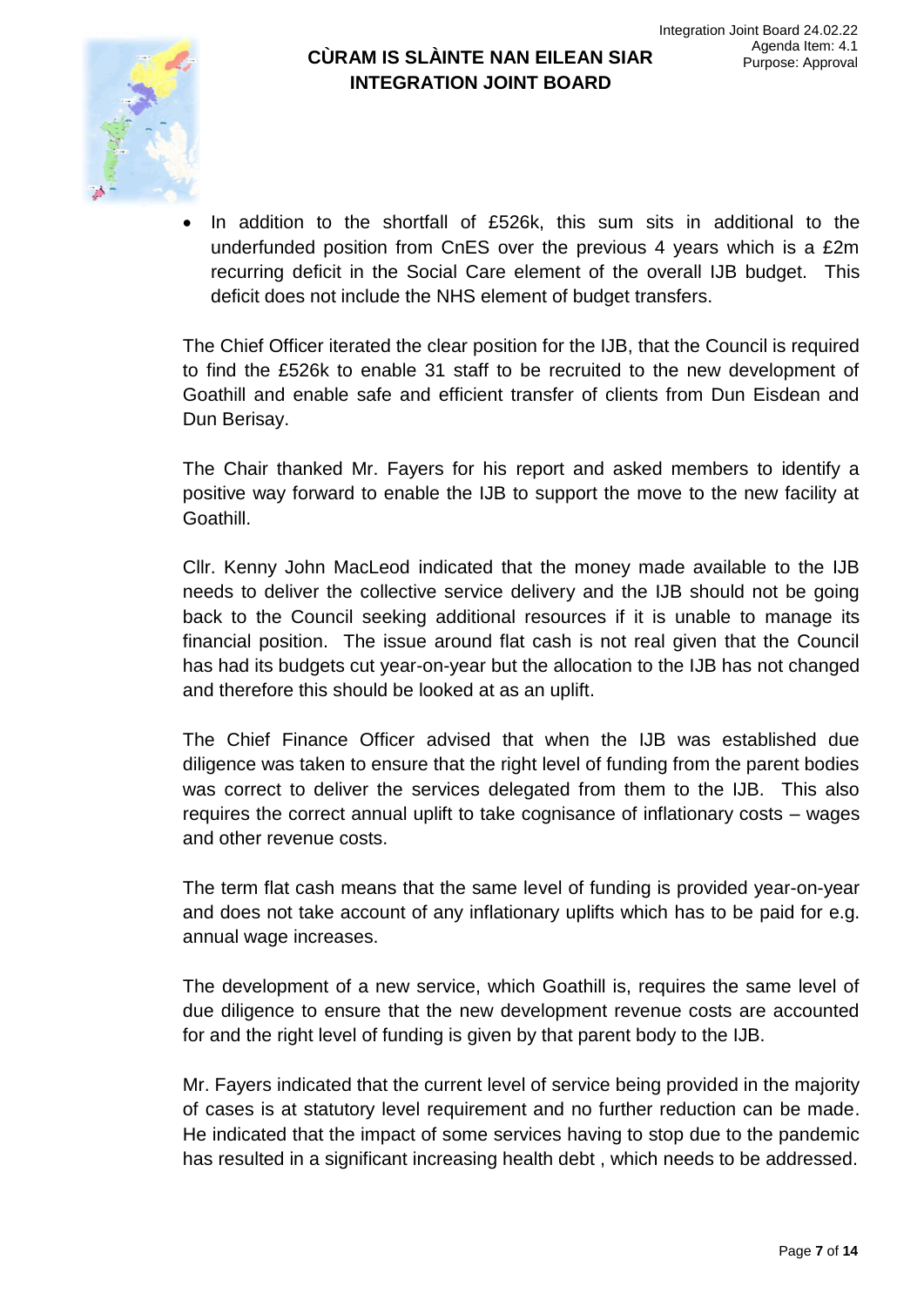

Members asked for confirmation as to who commissioned the new facility, as the lead partner and therefore legal entity. Mr. Fayers indicated that looking back at historical reports the lead partner was the Council and documents evidence this.

Within the reports it notes that due diligence was taken, however noted in the 2017 report to the IJB it identified a structural deficit of £486k at that point in time. Mr. Elghedafi indicated that as everyone would be aware overtime costs rise and therefore there should have been greater due diligence paid to mitigate any expanded cost increases.

Mr. Fayers advised that in seeking clarity he and Ms. Bozkurt approached the Scottish Government who advised that the lead partner for any new development is required to meet the associated revenue costs and should ensure that appropriate funding allocation is made to accommodate new service delivery.

Ms. Bozkurt indicated that in a similar way the NHS Board is looking to develop a new MRI Scanner service and as this is a new development the NHS Board is required and full funding is forwarded to the IJB. It is not for the IJB to identify how it will cover the cost of a new development.

The parent bodies place the funding allocation to the IJB to meet their delegated services and it is for the IJB to then give strategic direction and the allocation to meet the operational service delivery – currently money in money out.

The Chair assured members that this is not a blame issue but is a way to obtain greater understanding where the responsibility sits in service development / service delivery. The Chair advised that it would be irresponsible to take the IJB into additional financial deficit over a new development.

Cllr. Norman MacDonald indicated that the 3 agencies involved in this, principally the Comhairle and Hebridean Housing Partnership, however the IJB needs to strategically direct the services using facilities available within the parent bodies. He indicated that part of the issue is with the Scottish Government in the year on year reduction in the Local Authority allocation, and it should be the IJB that makes representation to the appropriate department in Government to support or address this issue.

Mr. Fayers advised that during the discussion he and Ms. Bozkurt had there was no indication that the Scottish Government would support this shortfall.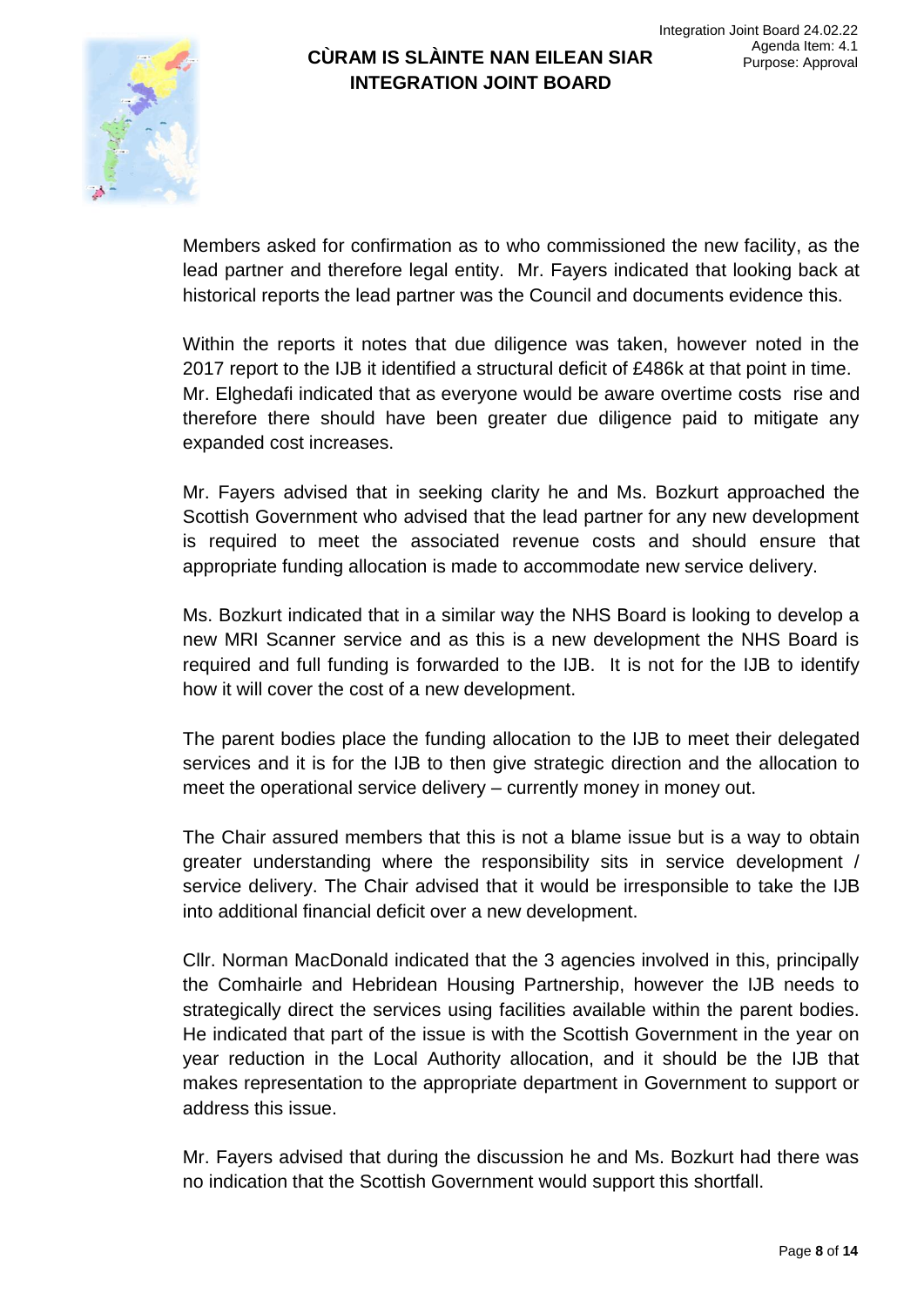

Mr. John MacIver, HHP, indicated that HHP are a legal partner in this development and therefore have to carry a level of risk. There is a potential delay in the contractors finishing the construction and asked for clarification as to the impact if the 50 flats were not occupied.

Mr. Fayers indicated that the proposal would be to use 25 of the Housing with Extra Care to support care beds, respite beds and intermediate beds.

Mr. MacIver enquired if the remaining flats are not occupied then there is no income to HHP and therefore a shared risk is born by the partners.

Ms. Bozkurt indicated that there would be a void cost impact but this is not noted in the report.

Ms. Bozkurt clarified that if the extra 25 Housing with Extra Care was opened there would be a need for 59 staff, 31 and 28, in total required to enable the safe opening of the facility, equating to a structural deficit of £1m.

Mr. MacIver asked for more specific discussion and the impact in not opening all the Housing with Extra Care would have on HHP.

Mr. Fayers reiterated his discussion with Scottish Government and there was no indication that they would support the financial gap.

Members spoke about the reputational issue this issue would have on communities and their confidence in the IJB. Mr. Fayers shared the concern and is working with Jack Libby to ascertain community views.

The Chair asked the four councillors around the table to their views of community concern.

Cllr. MacLeod advised that the Local Authority has seen a 40% reduction in its allocation and more services have to be cut to break even. The issues is with the Scottish Government not providing sufficient funding to deliver a wide range of public services.

The Chair reflected on the comments during the discussion. The reports presented in the past did not have the same level of detail as we have today and therefore the IJB needs to address the recommendations presented within this report.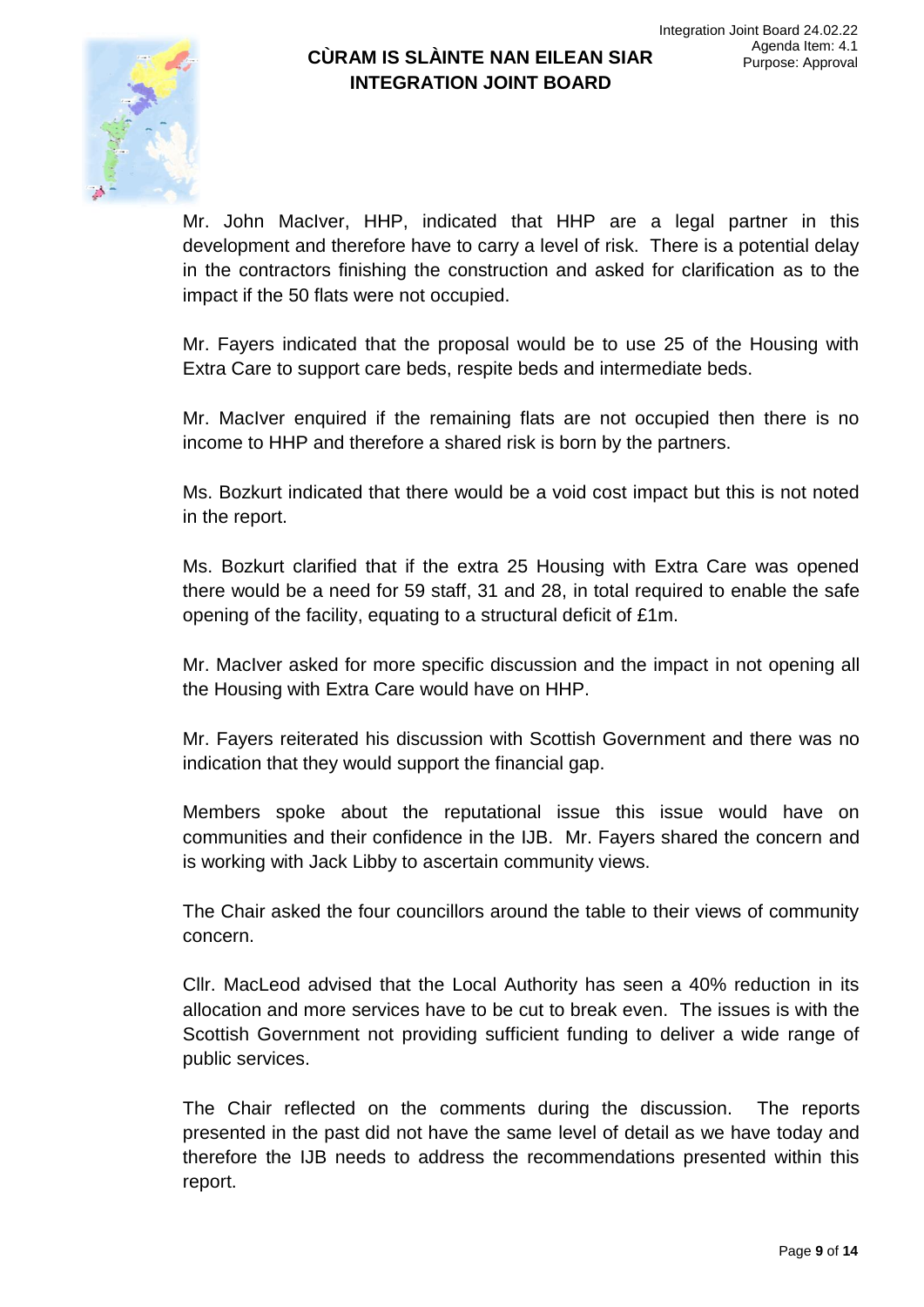

#### **Decision: The IJB reviewed the recommendations on the structural deficit and;**

- **1. Noted the revised gap in funding;**
- **2. The IJB agreed not proceed with the transition of the current care home residents and associated capacity until the structural deficit can be met by CnES and the recruitment of the 31 posts completed; and**
- **3. Noted that to proceed with the known structural deficit would be against Standing Financial instructions.**
- **Action: An update report on the Goathill revenue position to the presented in due course following decision by CnES.**

#### **6.2 Barra and Vatersay Community Campus**

Moira Anderson, the NHS Director leading on the BVCC development, presented the report in the absence of Iain MacKinnon, the Comhairle Director of Investment Delivery.

Mrs. Anderson presented the report noting that the report provides an update to members but seeking to reaffirm its commitment to strategically supporting the Housing with Extra Care.

The following points were noted:

- The costs provided last year have been impacted on the pandemic and Brexit escalating the costs. It was noted that review of the options have been undertaken to ascertain the financial impact.
- Detailed diligence of the current cost plan noted in option 1D taking account of the public views.
- The public have advised that they do not wish to relocate the football pitch.
- New Option E6 would be the most cost effective but does require the purchase of crofting land adjacent to council land to provide a location for the hospital and care home to be sited, however part of this area is classed as a floor plane.
- The purchase of crofting land could be challenging and may take an extended period of time to close the legal transaction.
- Once the design is complete, the next phase of work is to seek approval of the Scottish Government on the option but this will require revenue report and Debbie Bozkurt is supporting the report with Moira Anderson.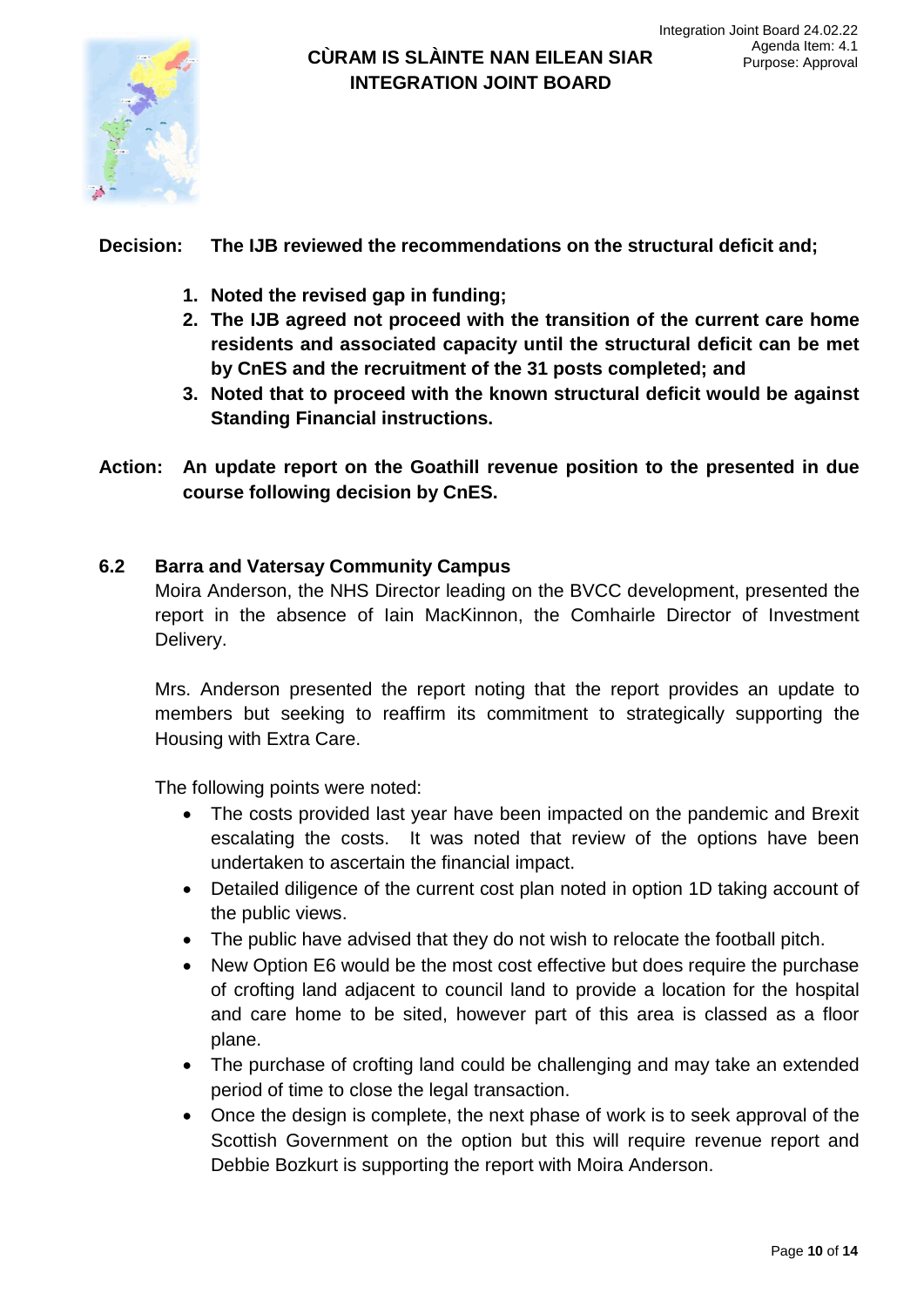Members deliberated the report, welcoming the extent in which the community have been engaging in the process at specific stages of the development.

**INTEGRATION JOINT BOARD**

Cllr. Steele reflected on the comments he has obtained from the community raising concern of Housing with Extra Care and how this would work for those who will be using the facility.

Moira Anderson confirmed that further discussion with the community will be undertaken in detail.

Cllr. Steele advised that as a point of learning from the Goathill project, the BVCC project needs to have a detailed revenue plan projecting any potential risk, no matter how small, should be discussed with the IJB before the plan is presented to the Scottish Government. Colleagues fully supported this proposal.

The Chair welcomed the comments from members and supported the request to have sight of the revenue report of BVCC project ahead of the information being presented to the Scottish Government.

The Chair thanked members for their commitment and scrutiny of the report.

**Decision: The Integration Joint Board: (a) noted the Report; and (b) insofar as its interests are concerned, reaffirm its commitment to Housing with Extra Care as the model of social care for Barra and Vatersay. Action: Presentation of the revenue report to the IJB Audit Committee and the IJB ahead of the full collective report being presented to the Scottish Government. Iain MacKinnon**

*Moira Anderson left the meeting.*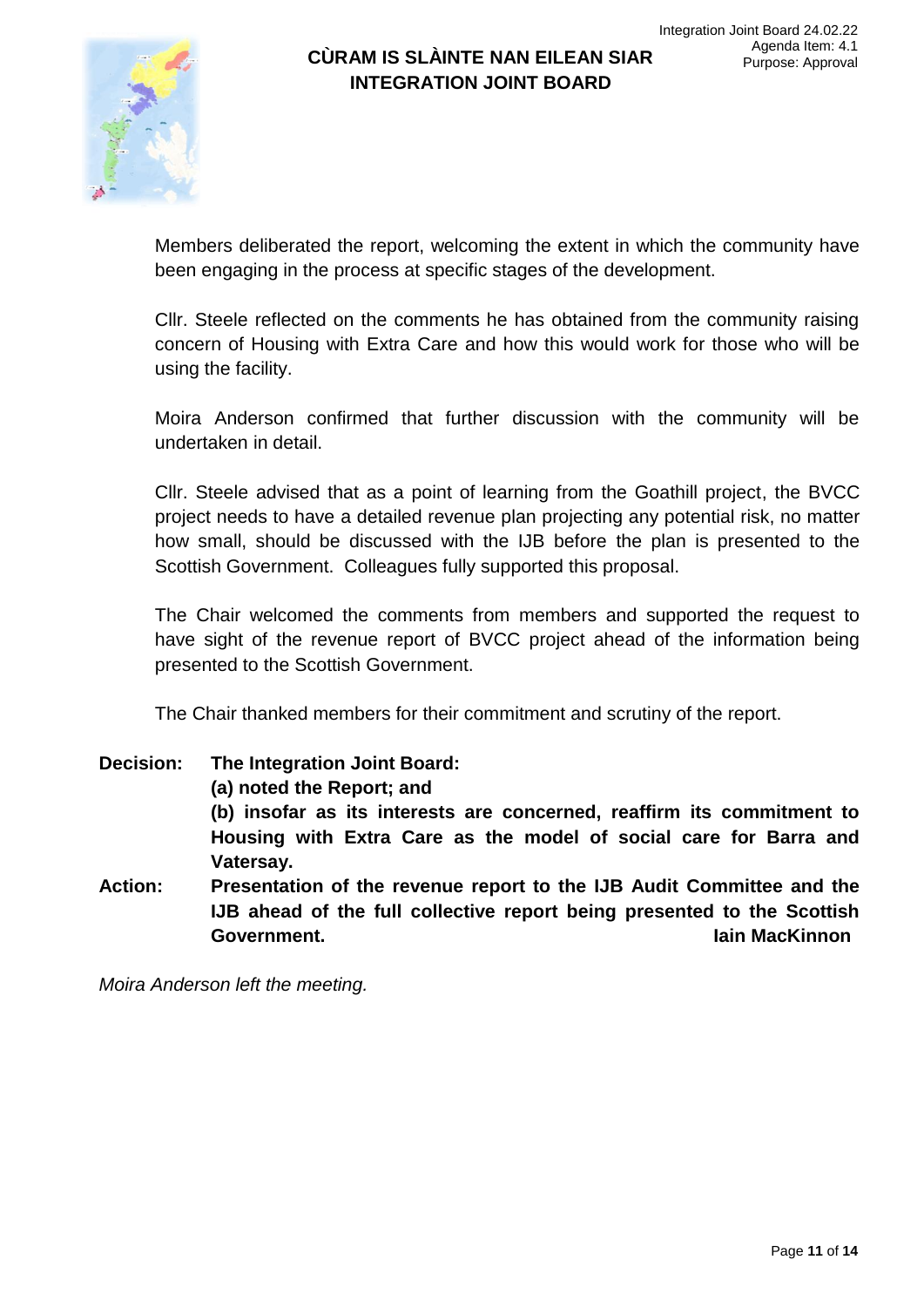

### **6.3 3 Year Workforce Plan – update**

The Chief Officer provided a verbal update to members denoting that the Scottish Government are looking for integrated workforce plans due by June 2022. The date for submission has been extended from March 2022 due to the pandemic resulting on the NHS working on an emergency footing.

It was noted that Mr. Fayers is working closely with colleagues in both the NHS and Comhairle to input into the two organisational reports. This will enable Mr. Fayers to develop a strategic IJB workforce plan. This will be a complex merging of two reports.

# **Decision: The Board formally noted the verbal update.**

#### **Action: No actions required.**

### **7. OPERATIONAL DELIVERY**

#### **7.1 Dental Service update**

The Chief Officer, Nick Fayers, provided a verbal update to members informing them that the NHS Board has secured the capital allocation to take forward the necessary environment changes to accommodate the new dental service.

From the tendering process the appropriate contractor has been identified however specialised contractors have had to be appointed to address the air filtration system in line with the handling of the air filters in line with Scottish Government guidelines.

The Chief Finance Officer, Debbie Bozkurt, indicated that it is anticipated that the formal contract will be awarded next week.

MS. Bozkurt advised that the Scottish Government have agreed to transfer the capital allocation into revenue to enable the NHS Board to carry this forward into 22/23.

Cllr. Paul Steele, indicated his need to obtain a report advising on how the current dental services is being provided as well as an indication as to the use of the Dental Chairs. He acknowledged that a number of dental staff have been working closely on Covid testing and wished to express his gratitude to all NHS staff for their hard work in helping to protect members of the public.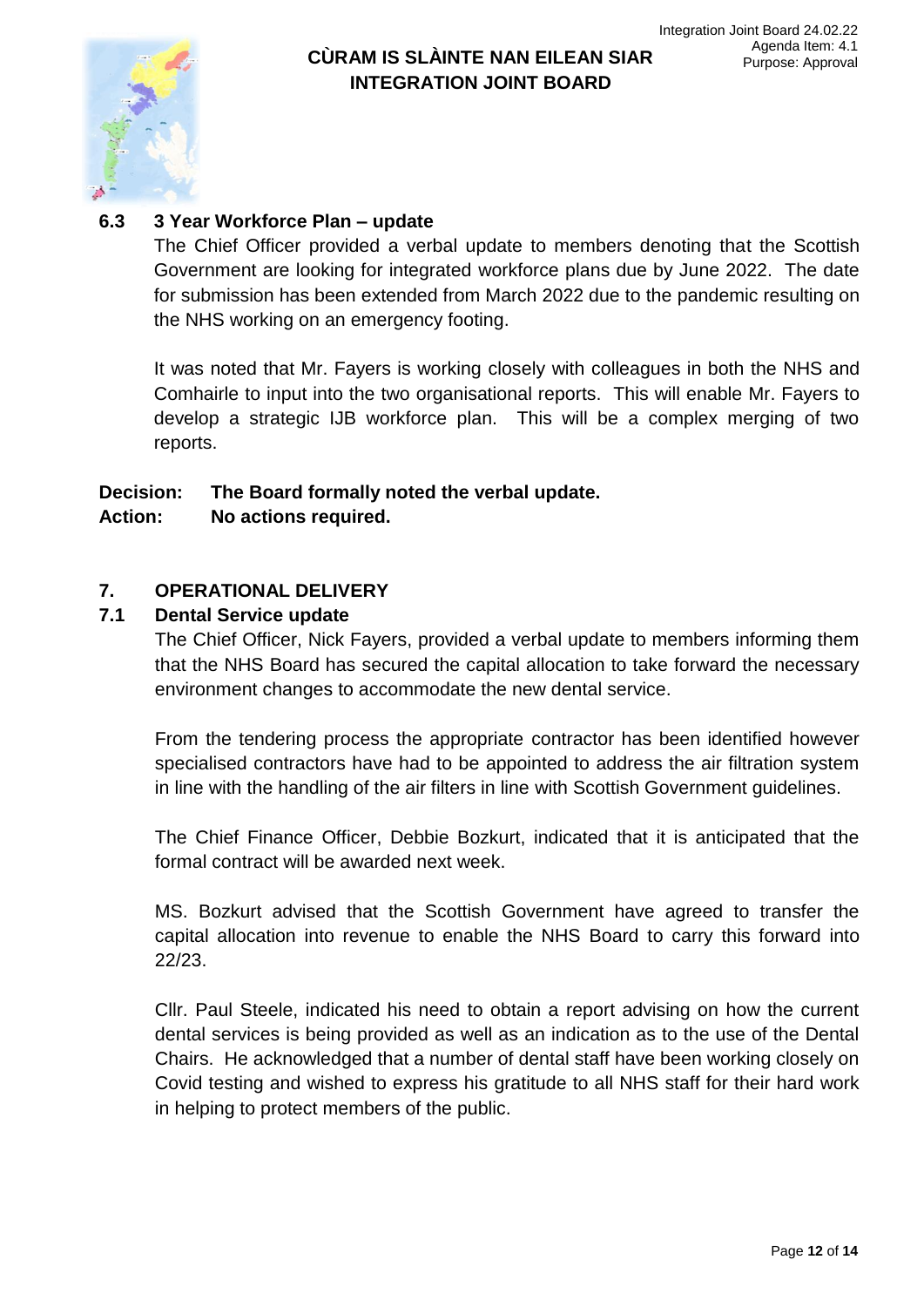The Chair thanked Mr. Fayers for the verbal report, noting from the Action Point discussion that a report will be presented in February advising of the delivery of service to the residents of the Uists.

**INTEGRATION JOINT BOARD**

# **Decision: The Board formally noted the verbal update. Action: No actions required.**

## **8. PERFORMANCE**

## **8.1 IJB Performance Report**

Mr. Fayers presented the report to members which contains more detail advising on the position of the performance, asking members if they have any questions.

Ms. Bozkurt advised that colleagues in the Scottish Government are supporting the review of Delayed Discharge and identifying potential gaps in service.

The Chair thanked Mr. Fayers for the comprehensive report and colleagues noting the benefit of the details in raising their awareness of the performance.

### **Decision: The Board formally noted the report as assurance. Action: No actions required.**

## **8.2 IJB Corporate Risk Register**

Mr. Fayers drew colleagues' attention to the report denoting the two main risks which are scored high being recruitment and insufficient budget, both of which has been discussed today.

Mr. Fayers advised that he and Mr. Tim Ingram, in his professional risk consultancy role, will be reviewing how risks are managed and recording of the detail and the dynamic way in how risks are managed. Mr. Ingram advised that the discussion will be advising on the mechanism of the risk rather than the risk information itself as this is an operational matter.

# **Decision: The Board formally noted the report as assurance.**

**Action: No actions required.**